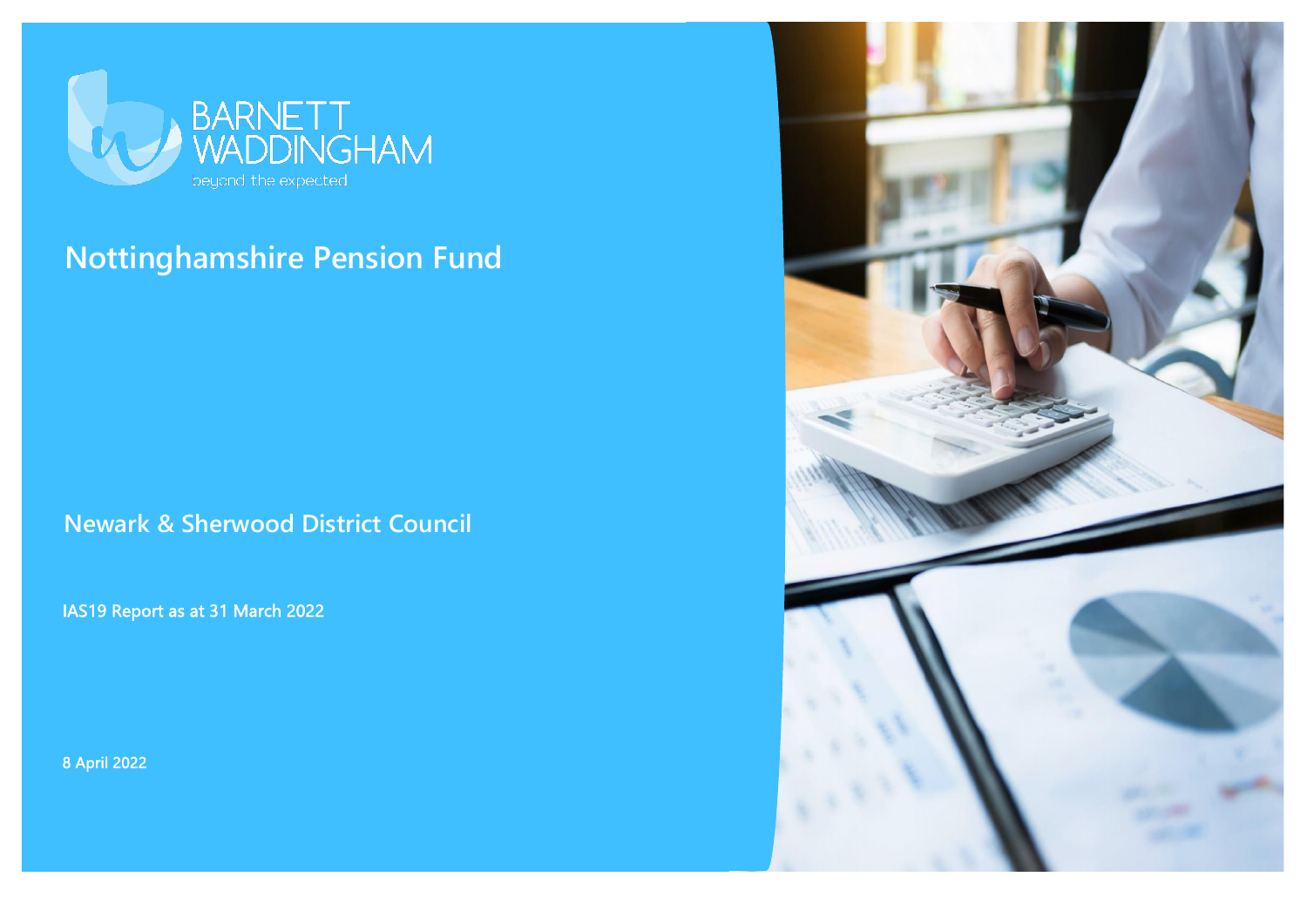

## Introduction

We have been instructed by Nottinghamshire County Council, the administering authority to the Nottinghamshire Pension Fund (the Fund), to undertake pension expense calculations in respect of pension benefits provided by the Local Government Pension Scheme (the LGPS) to employees of Newark & Sherwood District Council (the Employer) as at 31 March 2022. We have taken account of current LGPS Regulations, as amended, as at the date of this report.

This report is addressed to the Employer and its advisers; in particular, this report is likely to be of relevance to the Employer's auditor.

The LGPS is a defined benefit statutory scheme administered in accordance with the Local Government Pension Scheme Regulations 2013 and currently provides benefits based on career average revalued earnings. Full details of the benefits being valued are as set out in the Regulations and summarised on the LGPS website (www.lgpsregs.org/) and the Fund's membership booklet (www.lgpsmember.org/).

The Pension Fund Committee oversees the management of the Fund whilst the day to day fund administration is undertaken by a team within the administering authority. Where appropriate some functions are delegated to the Fund's professional advisers.

This report is prepared in accordance with our understanding of IAS19 and complies with Technical Actuarial Standard 100: Principles for Technical Actuarial Work (TAS 100).

The figures disclosed are in respect of the Employer's pension obligations under the LGPS as at 31 March 2022. This report should be read in conjunction with the post accounting date briefing note for disclosures as at 31 March 2022. We have not made any allowance for IFRIC14 in our calculations. We would be happy to speak to the Employer or their auditor if more information is required.

IAS19 also requires the disclosure of any other employer provided pension benefits which are not paid from the Fund itself. We have only valued such additional liabilities, which would not be covered in the formal LGPS valuation, to the extent that they have been notified to us and are as disclosed in the data section of this report.

We would be pleased to answer any questions arising from this report.

**Matthew Paton FFA Senior Consulting Actuary**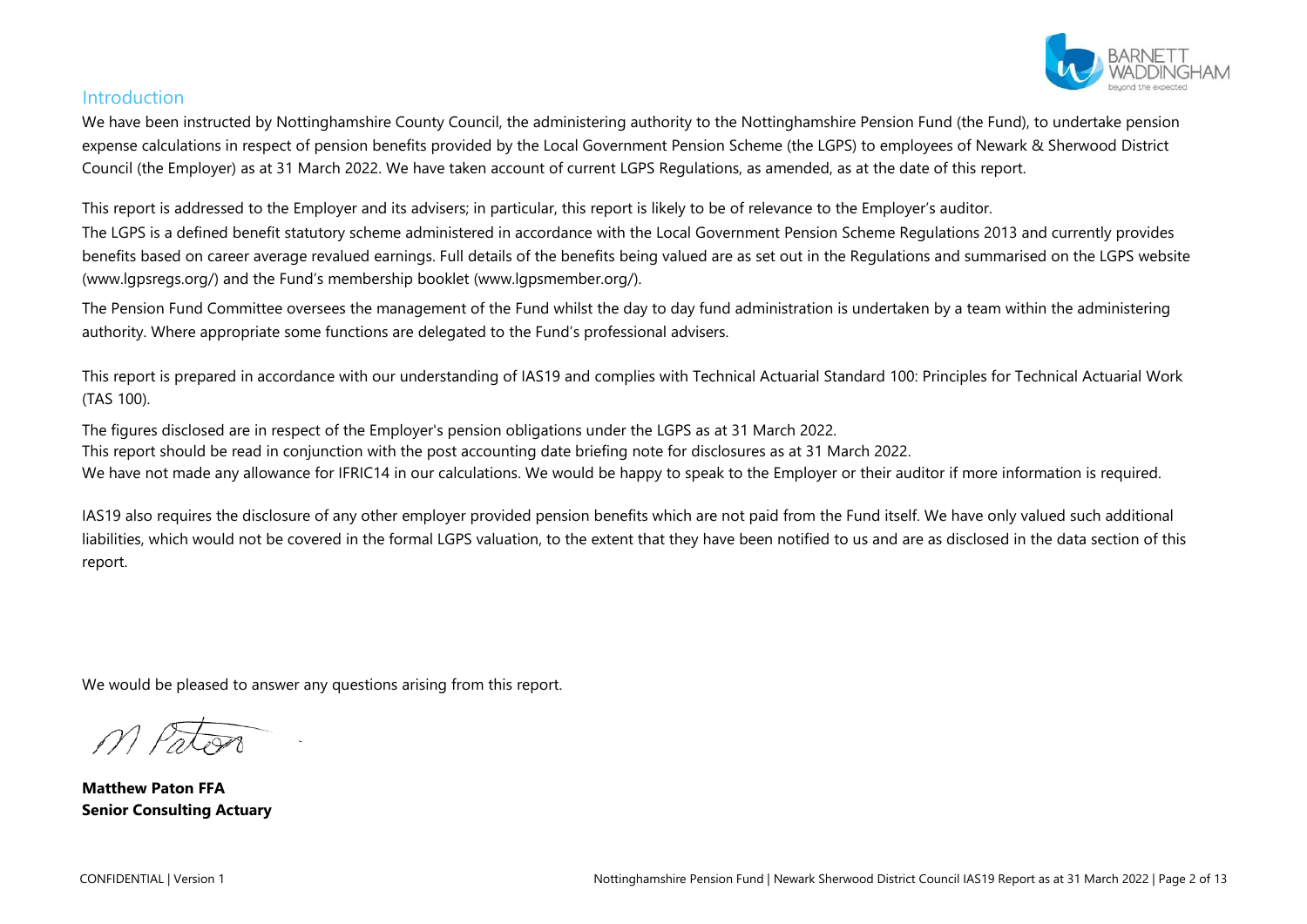

## Additional notes

With regards to the scheduled contributions section of this report, Newark & Sherwood District Council have agreed with the administering authority that they will prepay their monetary contributions for the three years to 31 March 2023 by making a single lump sum payment of £2,235,000 by 30 April 2020.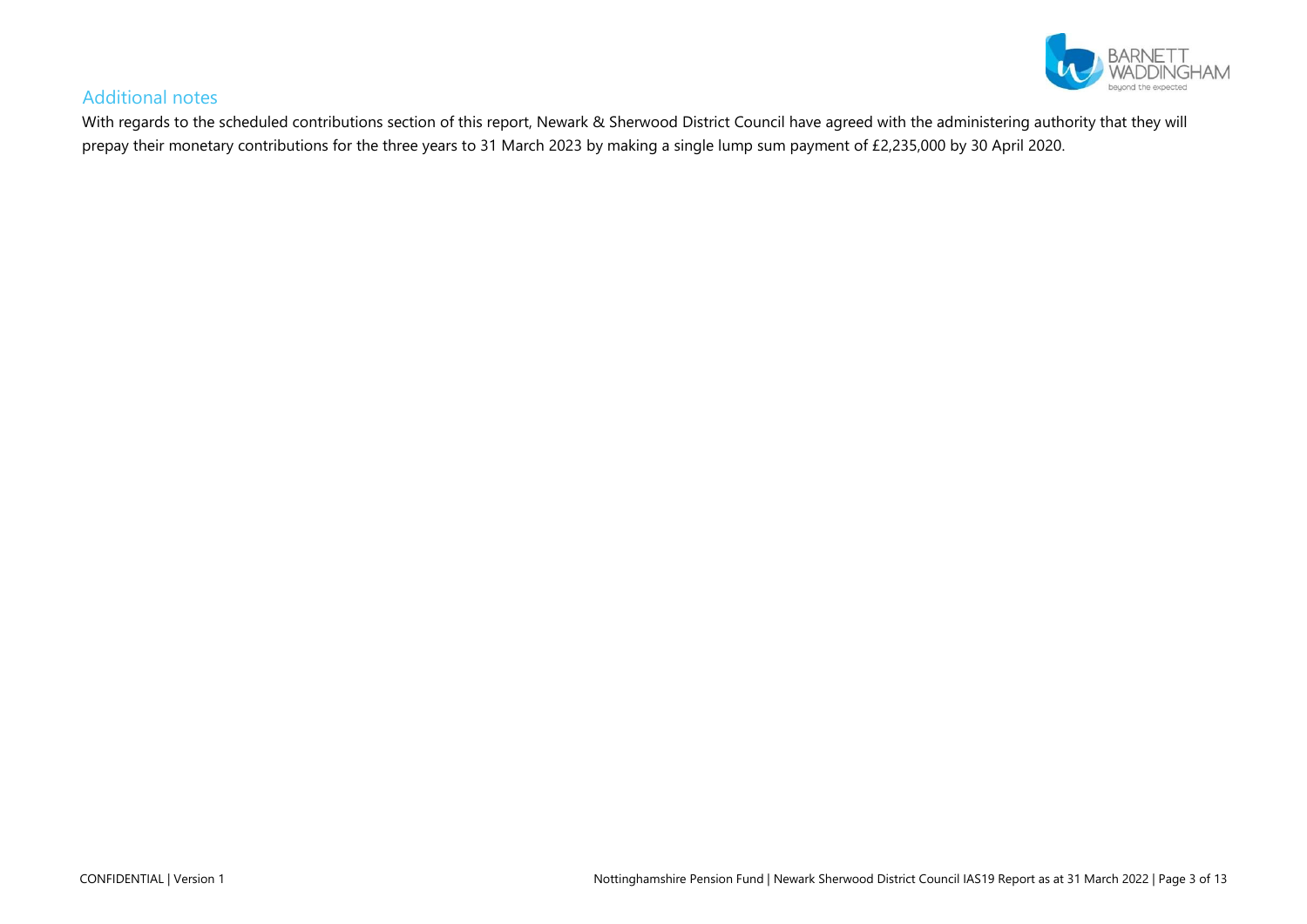

# Data used

We have used the following items of data which we received from the administering authority:

| 31 March 2019    | - results of the previous funding valuation                                            |
|------------------|----------------------------------------------------------------------------------------|
| 31 March 2021    | - results of the latest IAS19 report                                                   |
| n/a              | - actual Fund returns to                                                               |
| 31 December 2021 | - Fund asset statement                                                                 |
| 31 March 2022    | - Fund income and expenditure items (estimated where necessary) to                     |
| 31 March 2022    | - Employer income and expenditure items (estimated where necessary) to                 |
| 31 March 2022    | - details of any new unreduced early retirement payments in respect of the Employer to |
| 31 March 2022    | - details of any settlements to/from the Employer for the period to                    |

The data has been checked for reasonableness and we are happy that the data is sufficient for the purposes of our advice. Although some of these data items have been estimated, we do not believe that they are likely to have a material effect on the results of this report. We are not aware of any material changes or events since we received the data.

#### Employer membership statistics

The table below summarises the membership data at 31 March 2019 for members receiving funded benefits, and as at 31 March 2020 for any members receiving unfunded benefits.

| Member data summary | <b>Number</b><br>Salaries/Pensions |                 | Average age |
|---------------------|------------------------------------|-----------------|-------------|
| Actives             | 522                                | £000s<br>12,671 | 45          |
| Deferred pensioners | 773                                | 1,662           | 47          |
| Pensioners          | 700                                | 3,930           | 71          |
| Unfunded pensioners | 100                                | 197             | 80          |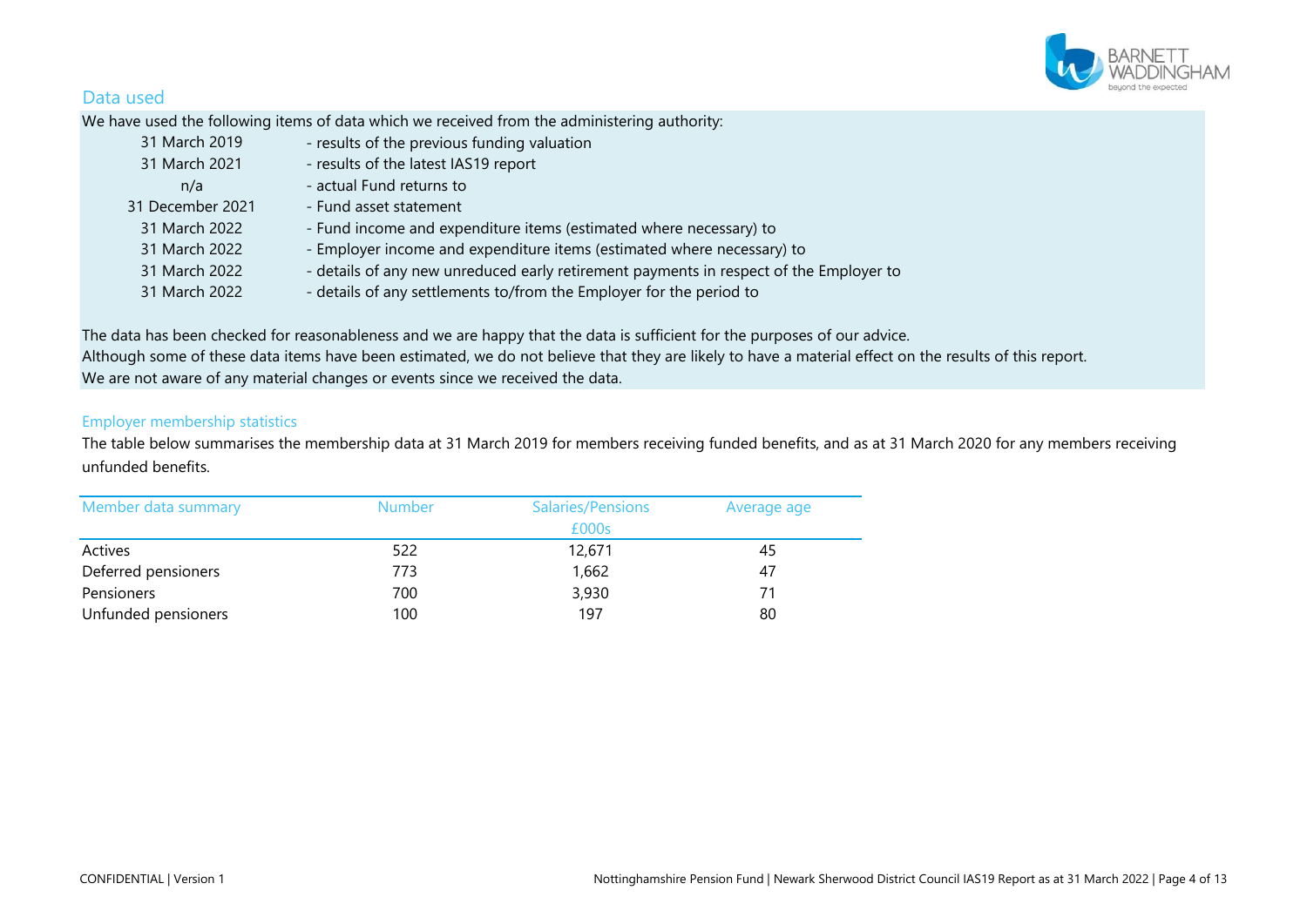

#### Employer payroll

The total pensionable payroll and projected payroll for the Employer is set out below and is based on information provided to us by the administering authority. This has been used to calculate the service cost and projected service cost respectively.

| Estimated payroll for the year to 31 March 2022 | £14,190,000 |
|-------------------------------------------------|-------------|
| Projected payroll for the year to 31 March 2023 | £14,498,000 |

#### Scheduled contributions

The table below summarises the minimum employer contributions due from the Employer to the Fund over this inter-valuation period. The Employer may pay further amounts at any time. Future contributions may be adjusted on a basis approved by us.

The calculated cost of accrual of future benefits is 17.5% of payroll p.a.

| Minimum employer contributions due for the period beginning | 1 Apr 2020 | 1 Apr 2021 | 1 Apr 2022 |
|-------------------------------------------------------------|------------|------------|------------|
| Percent of payroll                                          | 17.5%      | 17.5%      | 17.5%      |
| plus monetary amount (£000s)                                | 771        | 800        | 829        |

#### Funding approach

The Employer currently participates in the Newark & Sherwood District Council pool with other employers in order to share experience of risks they are exposed to in the Fund. At the 2019 valuation, the deficit for the whole pool was calculated and allocated to each employer in proportion to their value of liabilities. The next reallocation will be carried out at the 2022 valuation, should the Employer remain in the pool. Each employer within the pool pays a contribution rate based on the cost of benefits of the combined membership of the pool.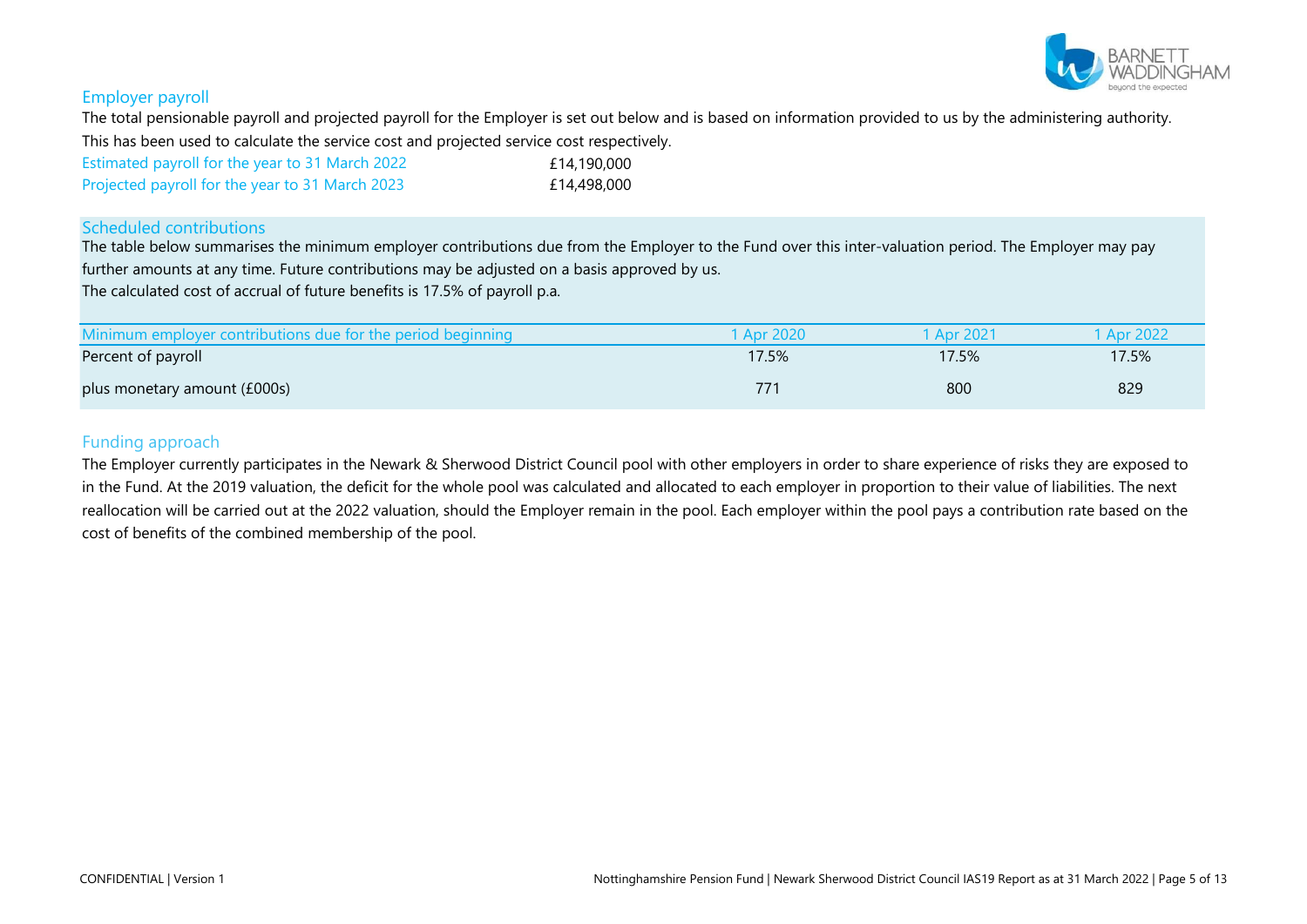

#### Assets

The return on the Fund (on a bid value to bid value basis) for the year to 31 March 2022 is estimated to be 6.32%. The actual return on Fund assets over the year may be different.

The Employer's share of the assets of the Fund is approximately 1.96%.

The estimated asset allocation for the Employer at 31 March 2022 and 31 March 2021 is as follows (noting that due to rounding they may not total 100%):

| Asset breakdown              | 31 Mar 2022 |      | 31 Mar 2021 |      |
|------------------------------|-------------|------|-------------|------|
|                              | £000s       | %    | £000s       | %    |
| Equities                     | 78,160      | 62%  | 78,518      | 65%  |
| Gilts                        | 3,983       | 3%   | 4,073       | 3%   |
| Other bonds                  | 9,282       | 7%   | 8,308       | 7%   |
| Property                     | 14,535      | 11%  | 12,383      | 10%  |
| Cash                         | 7,254       | 6%   | 5,512       | 5%   |
| Inflation-linked pooled fund | 6,380       | 5%   | 5,865       | 5%   |
| Infrastructure               | 6,944       | 5%   | 6,556       | 5%   |
| <b>Total</b>                 | 126,538     | 100% | 121,215     | 100% |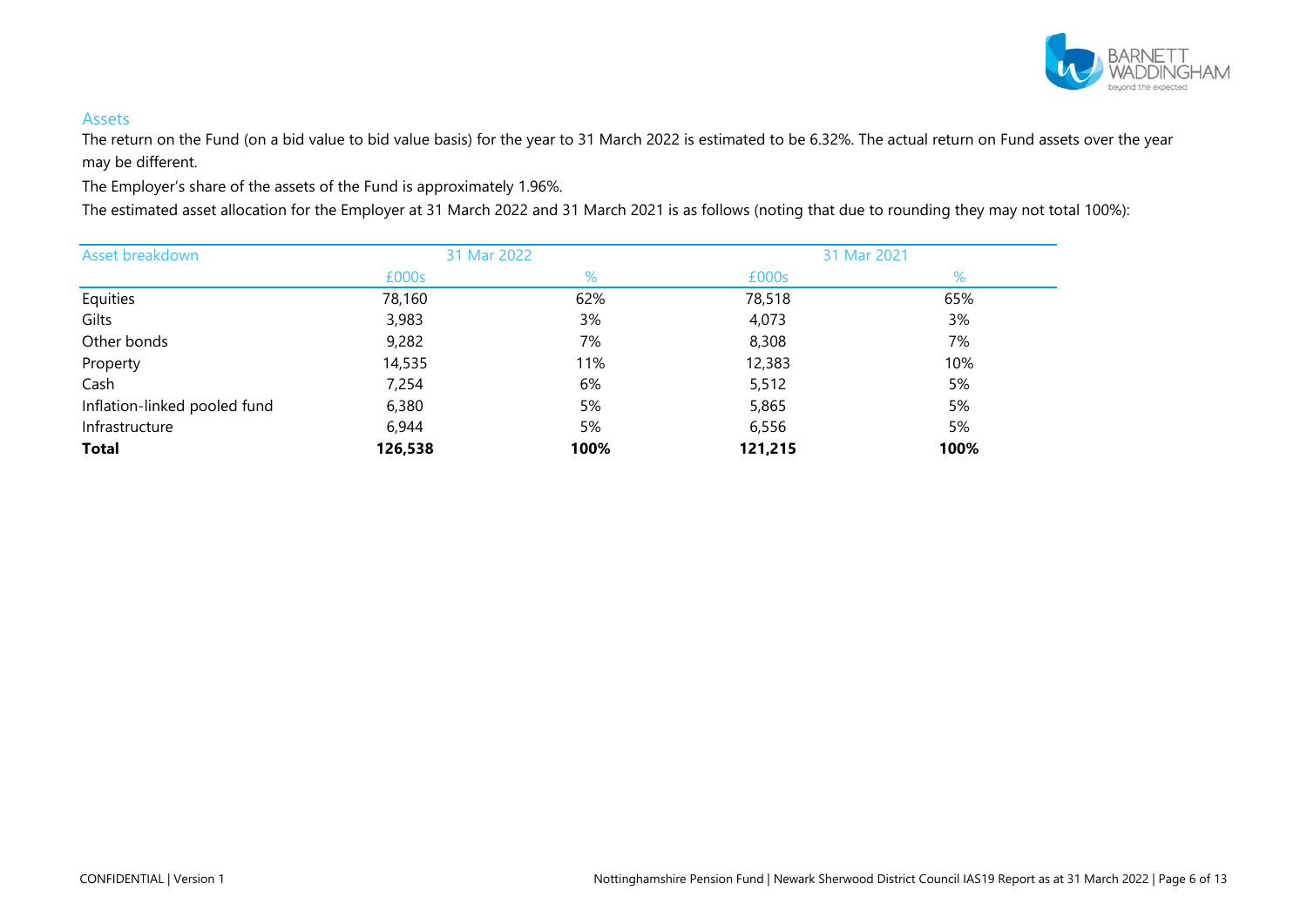

The table below sets out the percentages of the Fund's assets held in each asset class at 31 December 2021 (split by those that have a quoted market price in an active market, and those that do not).

| Asset breakdown                             |          |                              | 31 December 2021 |
|---------------------------------------------|----------|------------------------------|------------------|
|                                             |          | % Quoted                     | % Unquoted       |
| <b>Fixed Interest Government Securities</b> | UK       | 3%                           |                  |
|                                             | Overseas | $\overline{\phantom{a}}$     |                  |
| Index Linked Government Securities          | UK       | $\overline{\phantom{a}}$     |                  |
|                                             | Overseas |                              |                  |
| Corporate Bonds                             | UK       | 2%                           |                  |
|                                             | Overseas | 5%                           |                  |
| Equities                                    | UK       | 20%                          | 0%               |
|                                             | Overseas | 37%                          |                  |
| Property                                    |          | $\qquad \qquad -$            | 11%              |
| Private Equity                              |          | $\overline{\phantom{a}}$     | 3%               |
| Infrastructure                              |          | $\qquad \qquad \blacksquare$ | 5%               |
| Unit trust                                  |          | $\qquad \qquad -$            | 1%               |
| Unit Trust Infl Linked                      |          | $\qquad \qquad -$            | 5%               |
| Credit                                      |          | $\overline{\phantom{a}}$     | 3%               |
| Cash/Temporary Investments                  |          |                              | 3%               |
| <b>Total</b>                                |          | 68%                          | 32%              |

We do not have any further detail on the current asset allocation of the Fund; we suggest that if further information is required the administering authority is contacted in the first instance.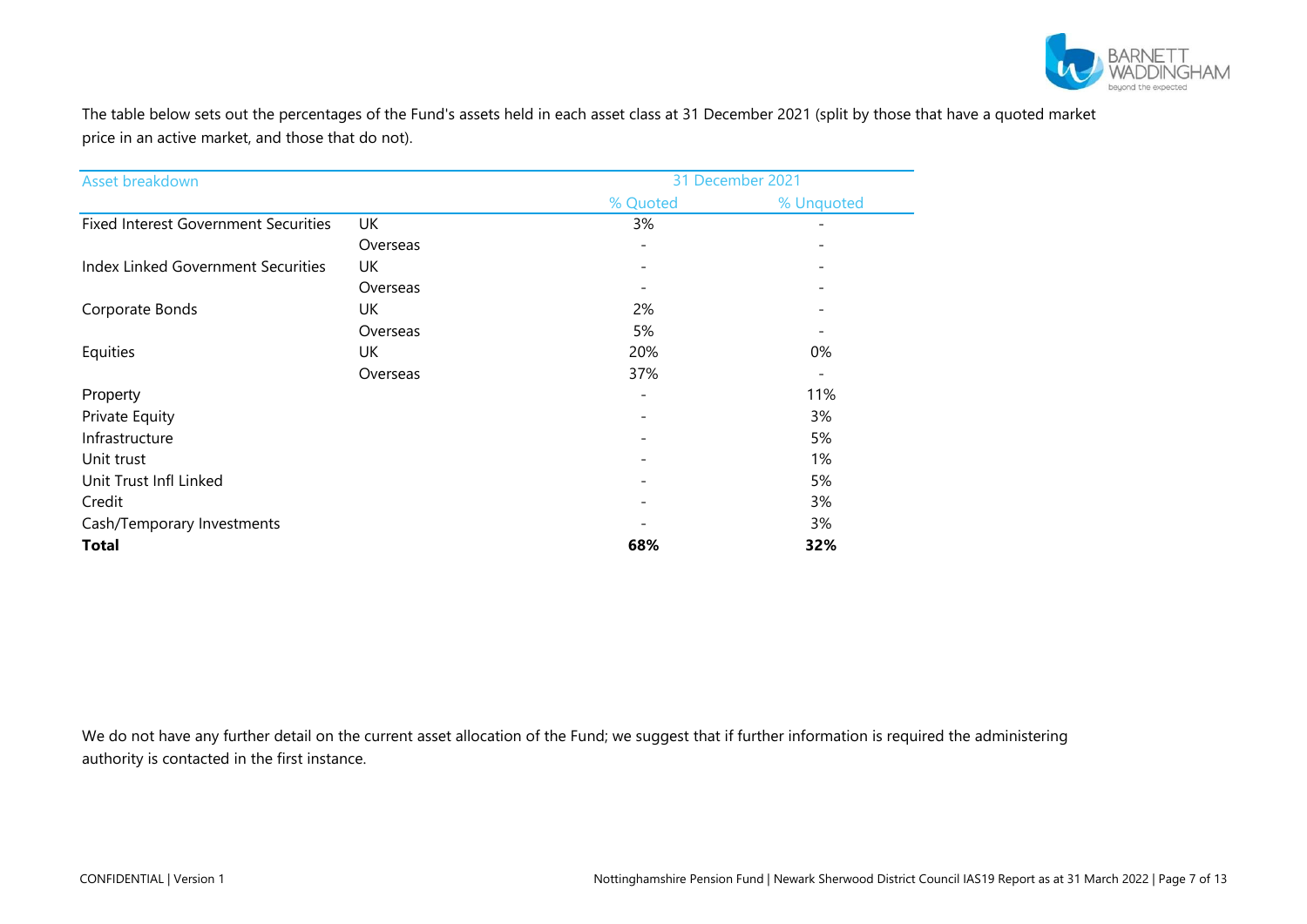

## Actuarial methods and assumptions

Details of the actuarial methods and derivation of the assumptions used can be found in the 31 March 2022 briefing note issued alongside this report unless noted otherwise below. The key assumptions used are set out below.

The financial assumptions have been set with consideration of the duration of the Employer's past service liabilities, estimated to be 20 years.

| Post retirement mortality           |             | 31 Mar 2022 | 31 Mar 2021  |
|-------------------------------------|-------------|-------------|--------------|
| Base table                          |             | S3PA        | S3PA         |
| Multiplier (M/F)                    |             | 110% / 105% | 110% / 105%  |
| Future improvements model           |             | CMI_2020    | CMI_2020     |
| Long-term rate of improvement       |             | 1.25% p.a.  | 1.25% p.a.   |
| Smoothing parameter                 |             | 7.5         | 7.5          |
| Initial addition parameter          |             | 0.5% p.a.   | $0.5\%$ p.a. |
| 2020 weight parameter               |             | 25%         | 25%          |
|                                     |             |             |              |
| Life expectancy from age 65 (years) |             | 31 Mar 2022 | 31 Mar 2021  |
| Retiring today                      | Males       | 21.6        | 21.6         |
|                                     | Females     | 24.3        | 24.3         |
| Retiring in 20 years                | Males       | 23.0        | 22.9         |
|                                     | Females     | 25.8        | 25.7         |
|                                     |             |             |              |
| <b>Financial assumptions</b>        | 31 Mar 2022 | 31 Mar 2021 | 31 Mar 2020  |
|                                     | p.a.        | p.a.        | p.a.         |
| Discount rate                       | 2.60%       | 2.00%       | 2.35%        |
| Pension increases (CPI)             | 3.20%       | 2.80%       | 1.90%        |
| Salary increases                    | 4.20%       | 3.80%       | 2.90%        |

We have allowed for actual pension increase experience for the period from 2021-2022. This assumes that pension increases are in line with the annual pension increases set by the HM Treasury Revaluation Order.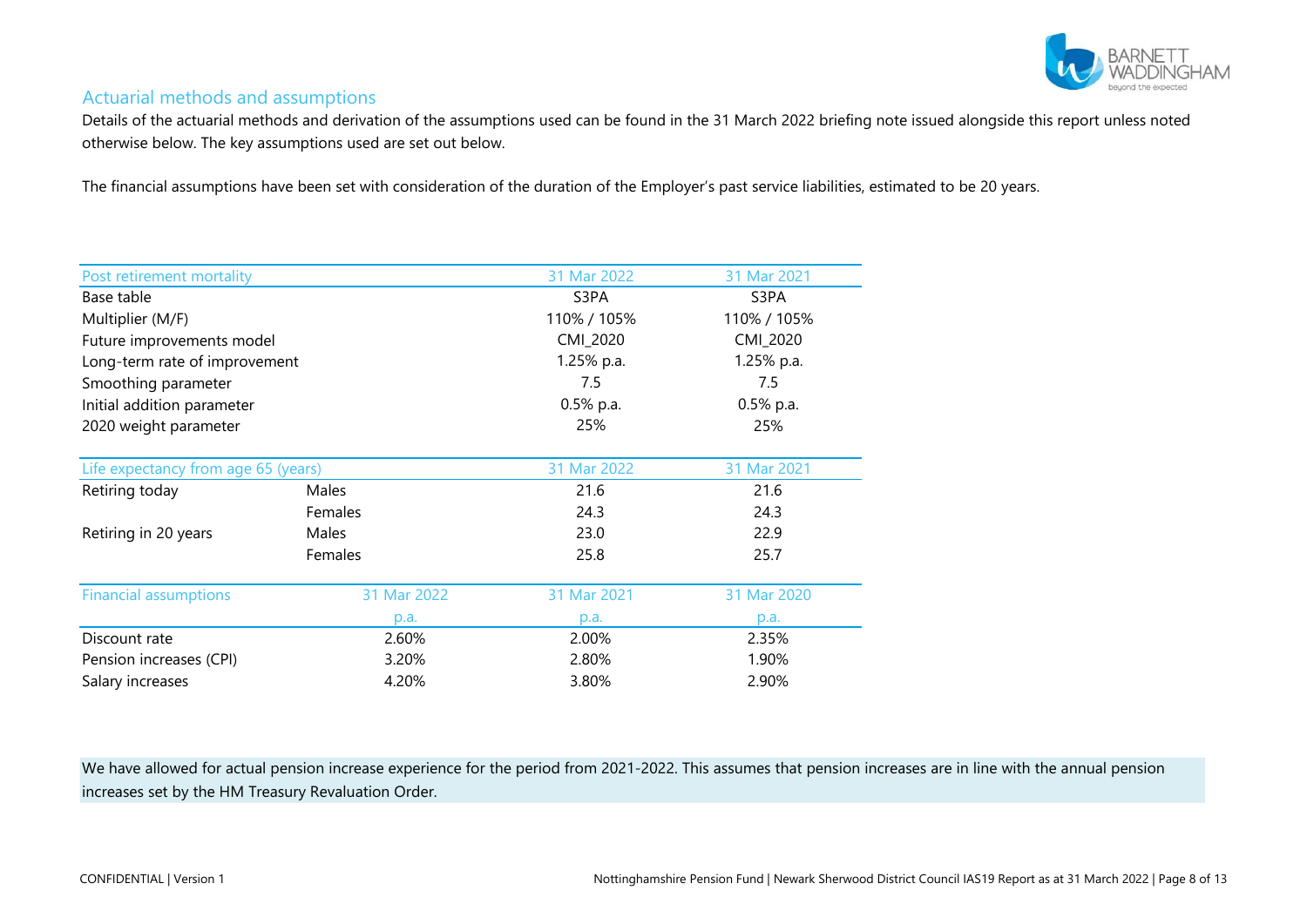

#### Financial assumptions used for remeasurements

The Employer's assets and defined benefit obligation have been remeasured throughtout the accounting period at one or more settlement/curtailment event date, in line with the requirements under IAS19. The financial assumptions used to calculate the results at each remeasurement date are set out below. These have been derived consistently with the assumptions adopted at 31 March 2021.

| Remeasurement date | Discount rate | Pension increases (CPI) | Real discount rate |
|--------------------|---------------|-------------------------|--------------------|
|                    | % p.a.        | % p.a.                  | % p.a.             |
| 31 March 2021      | 2.00%         | 2.80%                   | $-0.80\%$          |
| 13 April 2021      | 1.90%         | 2.75%                   | $-0.85%$           |
| 31 March 2022      | 2.60%         | 3.20%                   | $-0.60\%$          |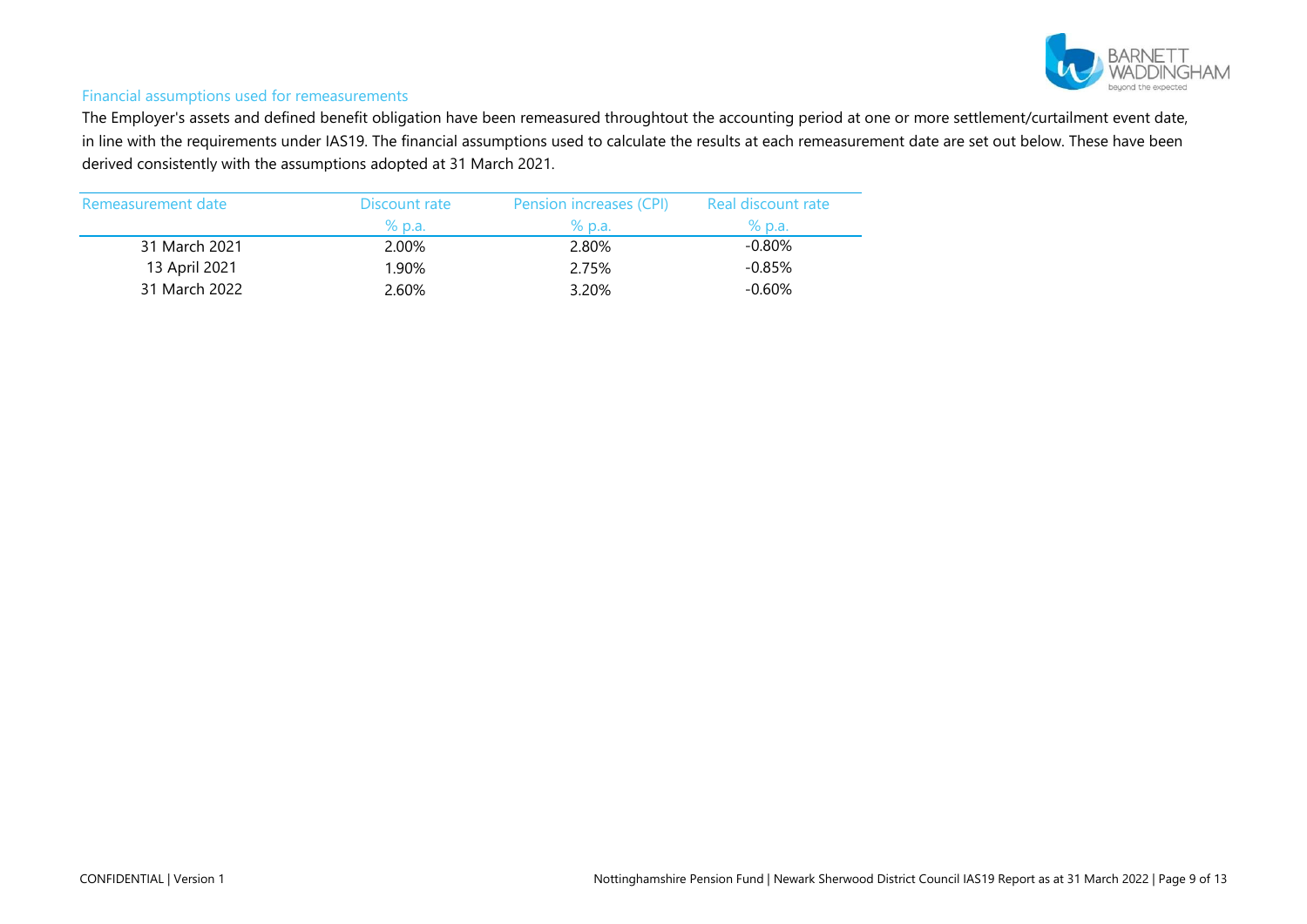

#### Past service costs

Past service costs arise as a result of introduction or withdrawal of, or changes to, member benefits. For example, an award of additional discretionary benefits to a member such as added years by a member would be considered a past service cost. We are not aware of any additional benefits which were granted over the year ending 31 March 2022.

#### **Curtailments**

Over the year, we understand that one former employee became entitled to unreduced early retirement benefits. The capitalised cost of the additional benefits on IAS19 compliant assumptions is calculated at £90,000. This figure has been included within the service cost in the statement of profit and loss.

## **Settlements**

We are not aware of any liabilities being settled at a cost materially different to the accounting reserve during the year.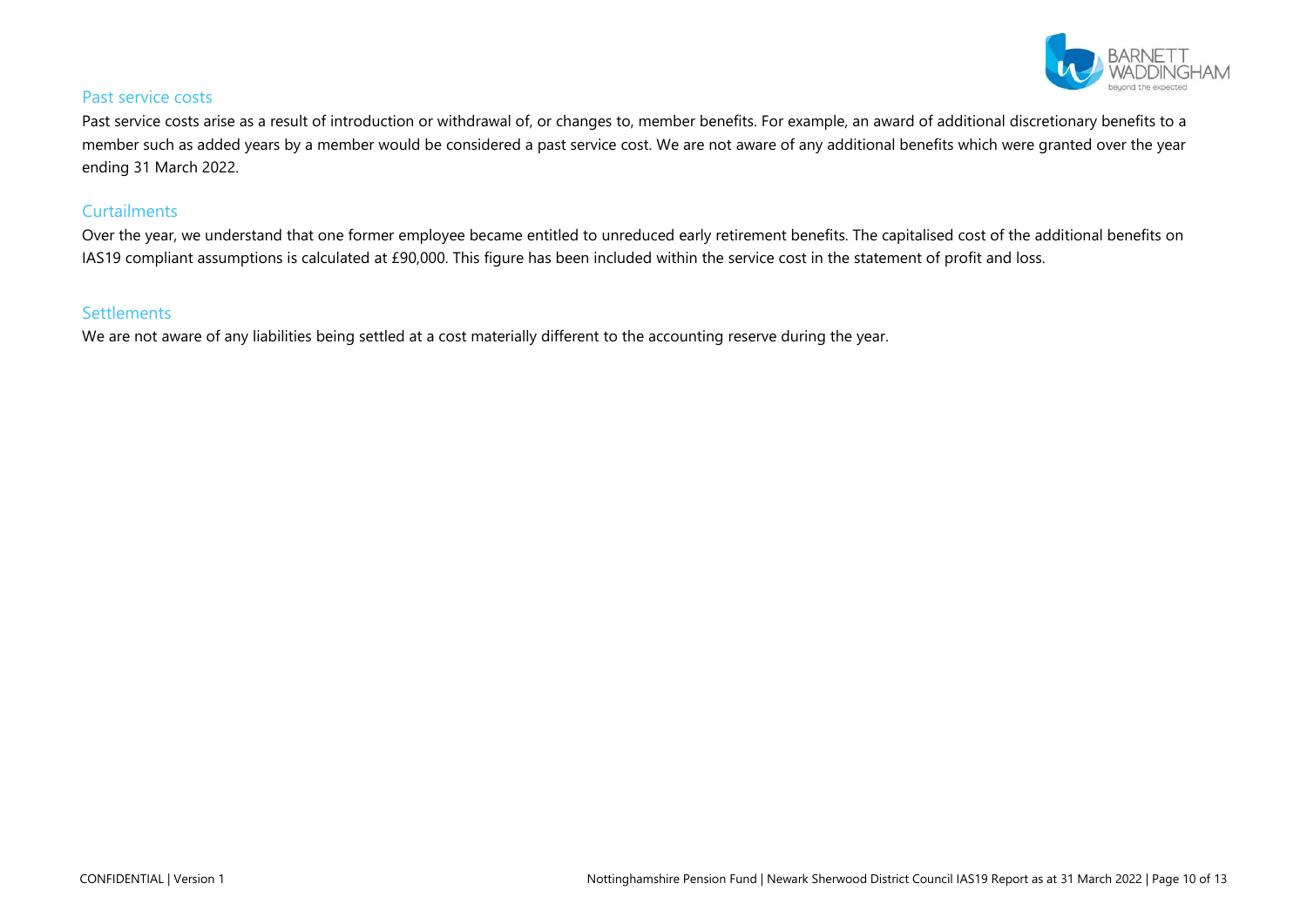

# Results

| Net pension asset in the statement of financial position as at | 31 Mar 2022 | 31 Mar 2021 | 31 Mar 2020 |
|----------------------------------------------------------------|-------------|-------------|-------------|
|                                                                | £000s       | £000s       | £000s       |
| Present value of the defined benefit obligation                | 211,102     | 213,871     | 168,822     |
| Fair value of Fund assets (bid value)                          | 126,538     | 121,215     | 99,844      |
| Deficit / (Surplus)                                            | 84,564      | 92,656      | 68,978      |
| Present value of unfunded obligation                           | 2,281       | 2,429       | 2,379       |
| Unrecognised past service cost                                 |             |             |             |
| Impact of asset ceiling                                        |             |             |             |
| Net defined benefit liability / (asset)                        | 86,845      | 95,085      | 71,357      |
| The amounts recognised in the profit and loss statement        | Year to     | Year to     |             |
|                                                                | 31 Mar 2022 | 31 Mar 2021 |             |
|                                                                | £000s       | £000s       |             |
| Service cost                                                   | 7,032       | 6,528       |             |
| Net interest on the defined liability / (asset)                | 1,826       | 1,627       |             |
| Administration expenses                                        | 58          | 48          |             |
| Total loss / (profit)                                          | 8,916       | 8,203       |             |
| Remeasurement of the net assets / (defined liability) in other | Year to     | Year to     |             |
| comprehensive income                                           | 31 Mar 2022 | 31 Mar 2021 |             |
|                                                                | £000s       | £000s       |             |
| Return on Fund assets in excess of interest                    | 5,311       | 19,994      |             |
| Other actuarial gains / (losses) on assets                     |             |             |             |
| Change in financial assumptions                                | 9,692       | (44, 510)   |             |
| Change in demographic assumptions                              |             | 1,904       |             |
| Experience gain / (loss) on defined benefit obligation         | (522)       | 2,225       |             |
| Changes in effect of asset ceiling                             |             |             |             |
| Remeasurement of the net assets / (defined liability)          | 14,481      | (20, 387)   |             |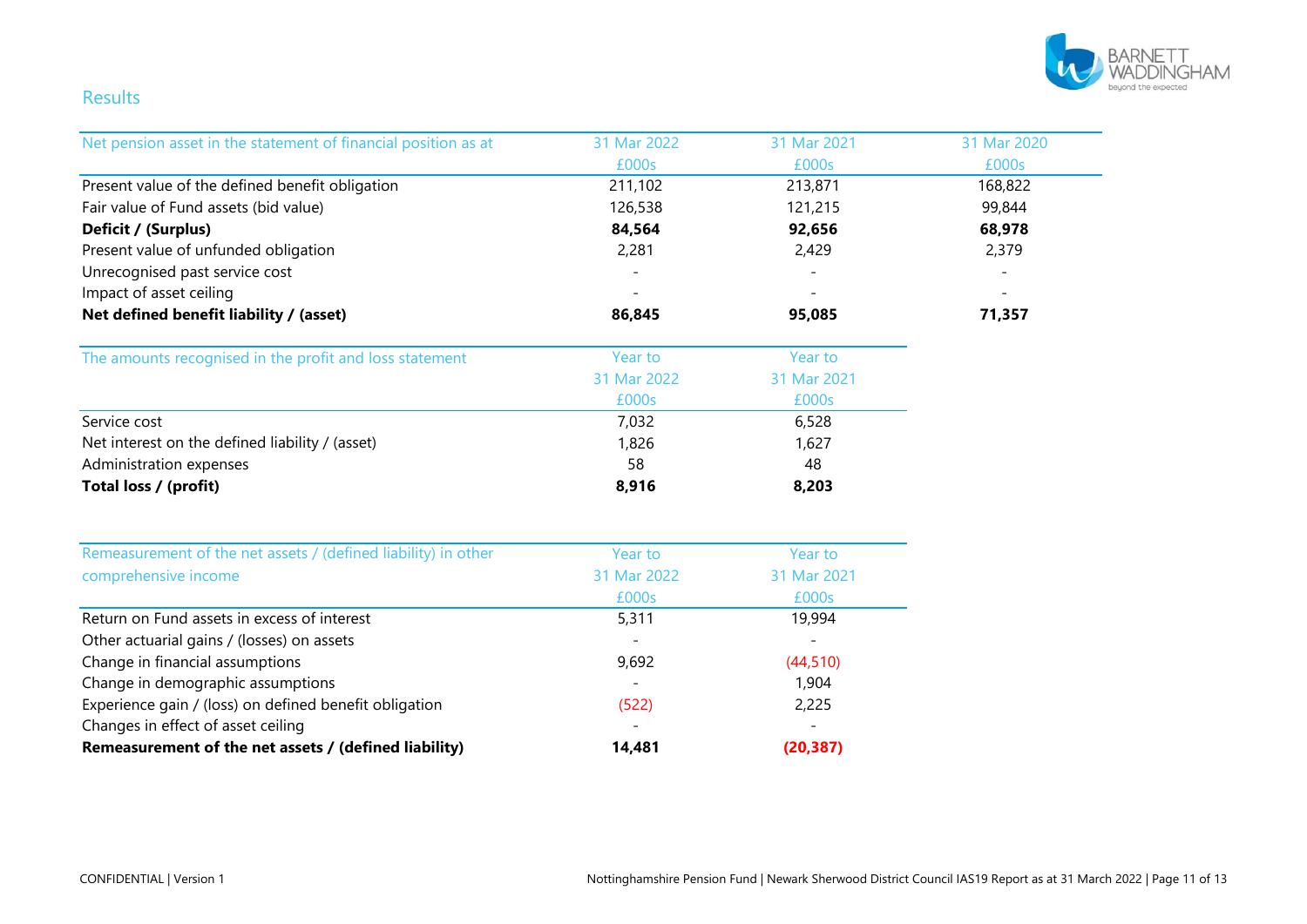

| Reconciliation of opening & closing balances of the present value of | Year to     | Year to     |
|----------------------------------------------------------------------|-------------|-------------|
| the defined benefit obligation                                       | 31 Mar 2022 | 31 Mar 2021 |
|                                                                      | £000s       | £000s       |
| <b>Opening defined benefit obligation</b>                            | 216,300     | 171,201     |
| Current service cost                                                 | 6,942       | 6,324       |
| Interest cost                                                        | 4,112       | 3,244       |
| Change in financial assumptions                                      | (9,692)     | 44,510      |
| Change in demographic assumptions                                    |             | (1,904)     |
| Experience loss/(gain) on defined benefit obligation                 | 522         | (2, 225)    |
| Liabilities assumed / (extinguished) on settlements                  |             |             |
| Estimated benefits paid net of transfers in                          | (5,659)     | (5,760)     |
| Past service costs, including curtailments                           | 90          | 204         |
| Contributions by Scheme participants and other employers             | 921         | 874         |
| Unfunded pension payments                                            | (153)       | (168)       |
| <b>Closing defined benefit obligation</b>                            | 213,383     | 216,300     |
| Reconciliation of opening & closing balances of the fair value of    | Year to     | Year to     |
| <b>Fund assets</b>                                                   | 31 Mar 2022 | 31 Mar 2021 |
|                                                                      | £000s       | £000s       |
| <b>Opening fair value of Fund assets</b>                             | 121,215     | 99,844      |
| Interest on assets                                                   | 2,286       | 1,617       |
| Return on assets less interest                                       | 5,311       | 19,994      |
| Other actuarial gains/(losses)                                       |             |             |
| Administration expenses                                              | (58)        | (48)        |
| Contributions by employer including unfunded                         | 2,675       | 4,862       |
| Contributions by Scheme participants and other employers             | 921         | 874         |
| Estimated benefits paid plus unfunded net of transfers in            | (5, 812)    | (5,928)     |
| Settlement prices received / (paid)                                  |             |             |
| <b>Closing Fair value of Fund assets</b>                             | 126,538     | 121,215     |